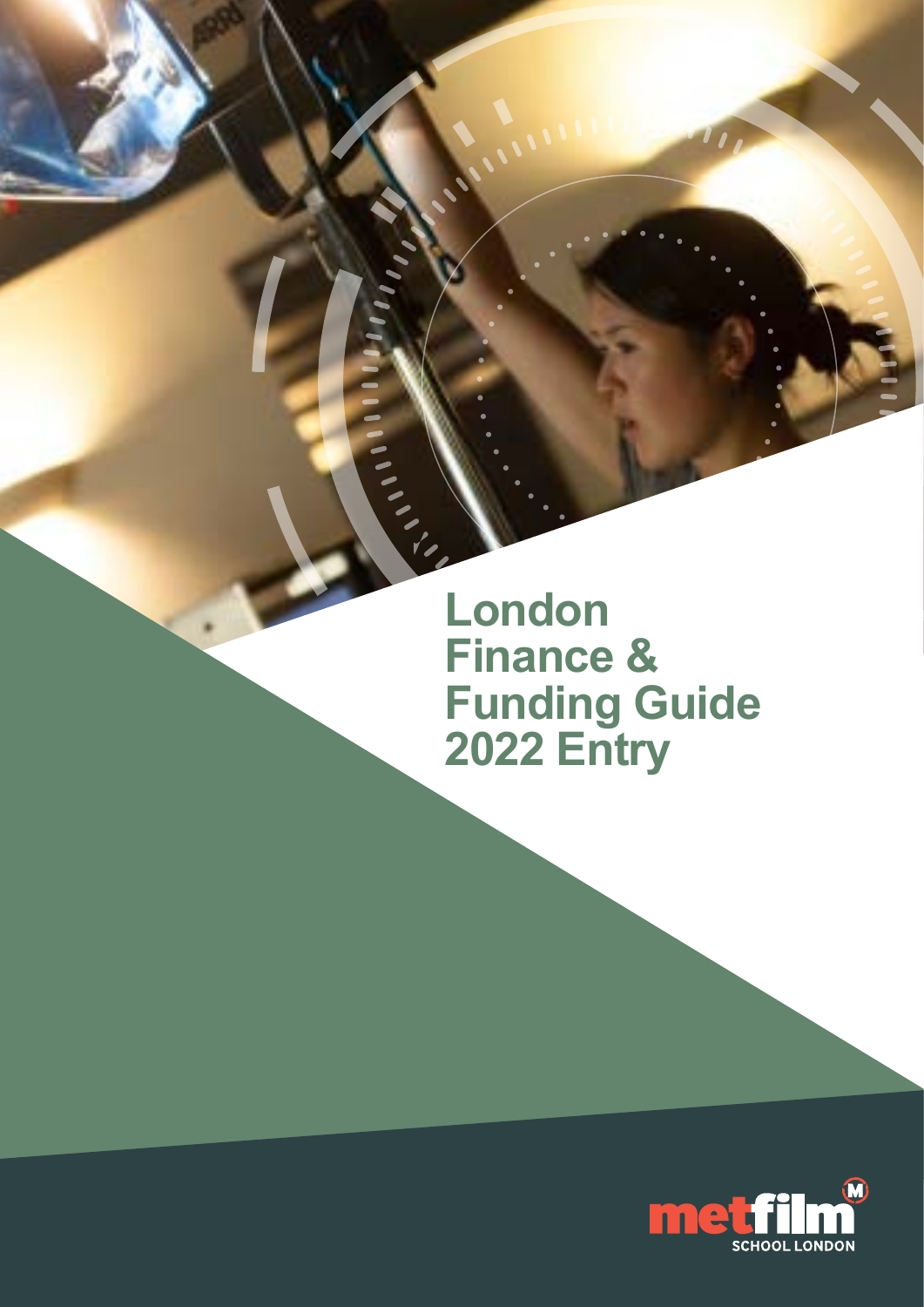# **MetFilm School London Finance & Funding Guide**

This Finance guide is for prospective MetFilm School applicants for Undergraduate and Postgraduate courses. Designed to advise you on the essential financial information you will need during your time at MetFilm School. It contains information on student loans, undergraduate and postgraduate bursaries and scholarships and tuition fees.

The information in this guide may not answer all your questions, because your personal circumstances may affect what you are entitled to receive, but it will point you in the right direction, and list other useful websites and contact details for people and organisations that can help.

MetFilm School is a private independent film school which specialises in industry training. This means that we do not follow the same fee structure as other Higher Education institutions in the UK. This guide will give an overview of the funding options available to you.

# **UK Undergraduate Student Funding**

Student Finance includes a mixture of grants (which don't have to be repaid) and loans (which you do pay back). The Tuition Fee Loan is paid directly to MetFilm School towards your programme fee.

#### **Tuition Fee Loan**

UK students, who normally live in England, who have been accepted onto our Undergraduate programmes may be eligible to apply for a Tuition Fee Loan through Student Finance England.

**How much Tuition Fee Loan can you expect to receive?**  If you apply through [Student Loans Company](https://www.gov.uk/government/organisations/student-loans-company) for one of our approved full-time accredited programmes, you can receive £7,400 per year (21/22 entry) for our 2-year BA courses – BA (Hons) Practical Filmmaking and BA (Hons) Screen Acting. You can receive £6,165 per year for our 3-year BA (Hons) Practical Filmmaking course (21/22 entry).

If you apply through SAAS ([Student Awards Agency Scotland\)](https://www.saas.gov.uk) for one of our approved full-time accredited programmes – BA (Hons) Practical Filmmaking (2 or 3-year) or BA (Hons) Screen Acting – you can receive £6,165 per year (21/22) entry).

Please note this loan does not cover the full tuition fee.

#### **When to Apply**

You can start applying for Student Finance the spring before your course starts. You do not need a confirmed place, so get in early to be paid promptly at the start of term. You will need to reapply for funding each year of your course.

#### **How to Apply**

Apply online for Student Finance by visiting **[gov.uk/apply](http://gov.uk/apply-online-for-student-finance)[online-for-student-finance](http://gov.uk/apply-online-for-student-finance)** 

#### **UK students who normally live in Scotland, Wales or Northern Ireland**

For more information if you are a UK student who normally lives in Scotland, Wales of Northern Ireland visit the following websites:

- Scotland: **[saas.gov.uk](http://saas.gov.uk)**
- Wales: **[studentfinancewales.co.uk](http://studentfinancewales.co.uk)**
- Northern Ireland: **[studentfinanceni.co.uk](http://studentfinanceni.co.uk)**

#### **Repaying your Tuition Fee Loan**

Repayments begin in the April after you graduate. The current repayments thresholds for UK graduates are:

- Students from England and Wales: Earning over £27,295 (21/22) a year before tax
- Students from Scotland and Northern Ireland: Earning over £25,000 (21/22) before tax

Repayments are automatically deducted from your wages before you get paid. The calculation will be shown on your payslip.

You pay 9% on anything you earn above the threshold. Meaning monthly repayments are much more manageable.

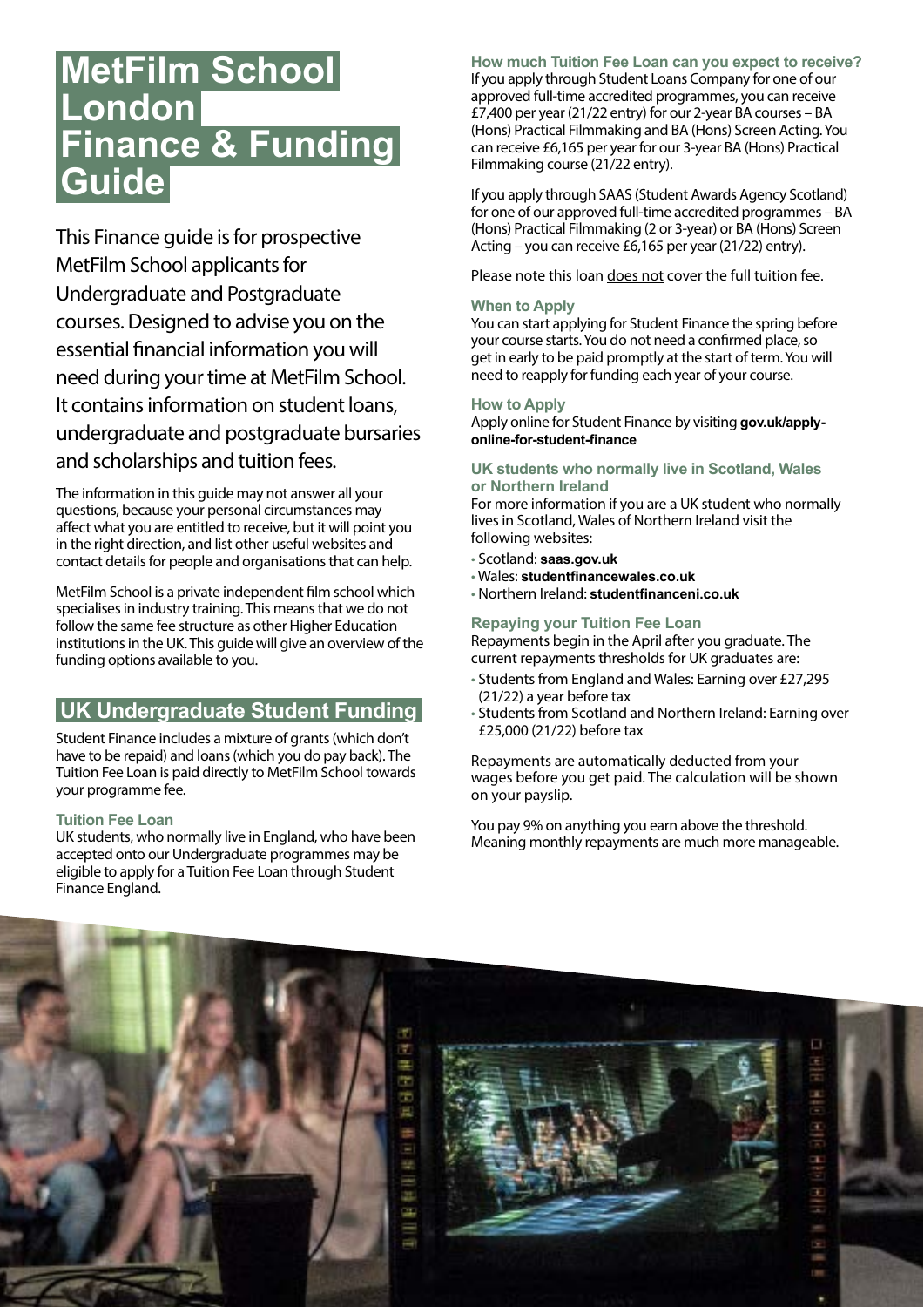#### **Maintenance Loan**

Maintenance Loans are a type of Student Loan provided by the government, and they're intended to cover your living costs while you're at university. Rent, bills, food, nights out.

Maintenance Loans are paid in three equal instalments throughout the year. Unlike the Tuition Fee Loan, which is paid directly to your university, the Maintenance Loan is sent directly to your student back account. This means it is down to you to budget your loan responsibly!

#### **Eligibility**

- 1.Your university/college and course must be recognised or listed.
- 2.Whether or not you have studied before.
	- a.You are only eligible to receive a Maintenance Loan if this is the first higher education course that you are enrolling on.
- 3. Under 60 years of age
- 4.You must either be a UK national, have a 'settled status', normally live in the UK for three years prior to starting the course. – All 3 categories must be met.
	- a. EU nationals are also eligible for Maintenance Loans as long as you have lived in the UK for reasons other than study for at least three years.

#### **How much can you expect to receive?**

The size of the Maintenance Loan you are entitled to will depend on the following three factors

- Where in the UK you are from
- Whether you will be living at home or not
- Your household income

The average Maintenance Loan is approximately £7,747 a year. (figure based on Maintenance Loans in England 20/21 entry)

#### **How to apply?**

Students from England, Northern Ireland, Wales or Scotland can apply for a Maintenance Loan online. Remember to apply for funding from the part of the UK you ordinarily live in, not the part you will be studying in.

- England – [Student Finance England](https://www.gov.uk/apply-online-for-student-finance#other-ways-to-apply.)
- Northern Ireland – [Student Finance Northern Ireland](https://www.studentfinanceni.co.uk)
- Scotland – [Student Awards Agency for Scotland](https://www.saas.gov.uk)
- Wales – [Student Finance Wales](https://www.studentfinancewales.co.uk)

#### **Repaying your Maintenance Loan**

Repayments begin in the April after you graduate. The current repayments thresholds for UK graduates are:

- Students from England and Wales: Earning over £26,575 a year before tax (figure based on 20/21 entry)
- Students from Scotland and Northern Ireland: Earning over £19,390 before tax (as of April 2021)

# **Additional Funding**

#### **Disabled Students' Allowances (DSA)**

You can apply for Disabled Students' Allowances (DSAs) to cover some of the extra costs you have because of a mental health problem, long term illness or any other disability.

- You can get the allowances on top of your other student finance
- You will not need to repay DSAs
- How much you get depends on your individual needs not your household income

#### **DSA Eligibility Criteria**

- 1.You are a UK student eligible for Student Finance
- 2.You are a full or part-time student on a recognised
- undergraduate or postgraduate course 3.You have a long-term health condition, mental health issue or learning difficulty

You will need to prove that you're eligible by going along to an assessment or providing a doctor's letter.

#### **What DSAs can pay for:**

You can get help with the costs of:

- specialist equipment e.g. a computer if you need one because of your disability
- non-medical helpers
- extra travel because of your disability
- other disability-relateed costs of studying

You may get a new computer if you do not already have one, or your current one does not meet your study needs. More information will be provided to you if you're assessed as needing a new computer.

You'll need to pay the first £200, which is the minimum cost that any student is likely to incur when buying a computer.

DSAs do not cover disability-related costs you'd have if you were not attending a course, or costs that any student might have.

#### **Students with Dependents**

You apply for these through your funding body at the same time as you apply for your tuition fee and maintenance funding.

#### **Parents' Learning Allowance**

You may be eligible for help with your learning costs if you're a full-time student with children. This is called Parents' Learning Allowance.

Depending on your household income, in the 2020 to 2021 academic year you could get between £50 and £1,766 a year.

It's usually paid in 3 installments direct to your bank account, one at the start of each term.

#### **Childcare Grant**

You may be eligible for help with your childcare costs if you:

- are a full-time higher education student
- have children under 15, or under 17 if they have special educational needs

You can get 85% of your childcare costs or a fixed maximum amount, whichever is less:

- Up to £174.22 a week for 1 child
- Up to £298.69 a week for 2 or more children

#### **Adult Dependants Grant**

If you're a full-time student in higher education and an adult depends on you financially, you can apply for an Adult Dependants' Grant of up to: £3,094 (20/21)

#### **Students who are under 25 and have no contact with their parents and support themselves**

If you are irreconcilably estranged from both of your biological or adoptive parents or only living parent, you can ask to be assessed as an independent student and assessed on your own household income.

Further information on eligibility can b[e](http://gov.uk/apply-online-for-student-finance ) found on the UCAS website **ucas.com/estranged-students**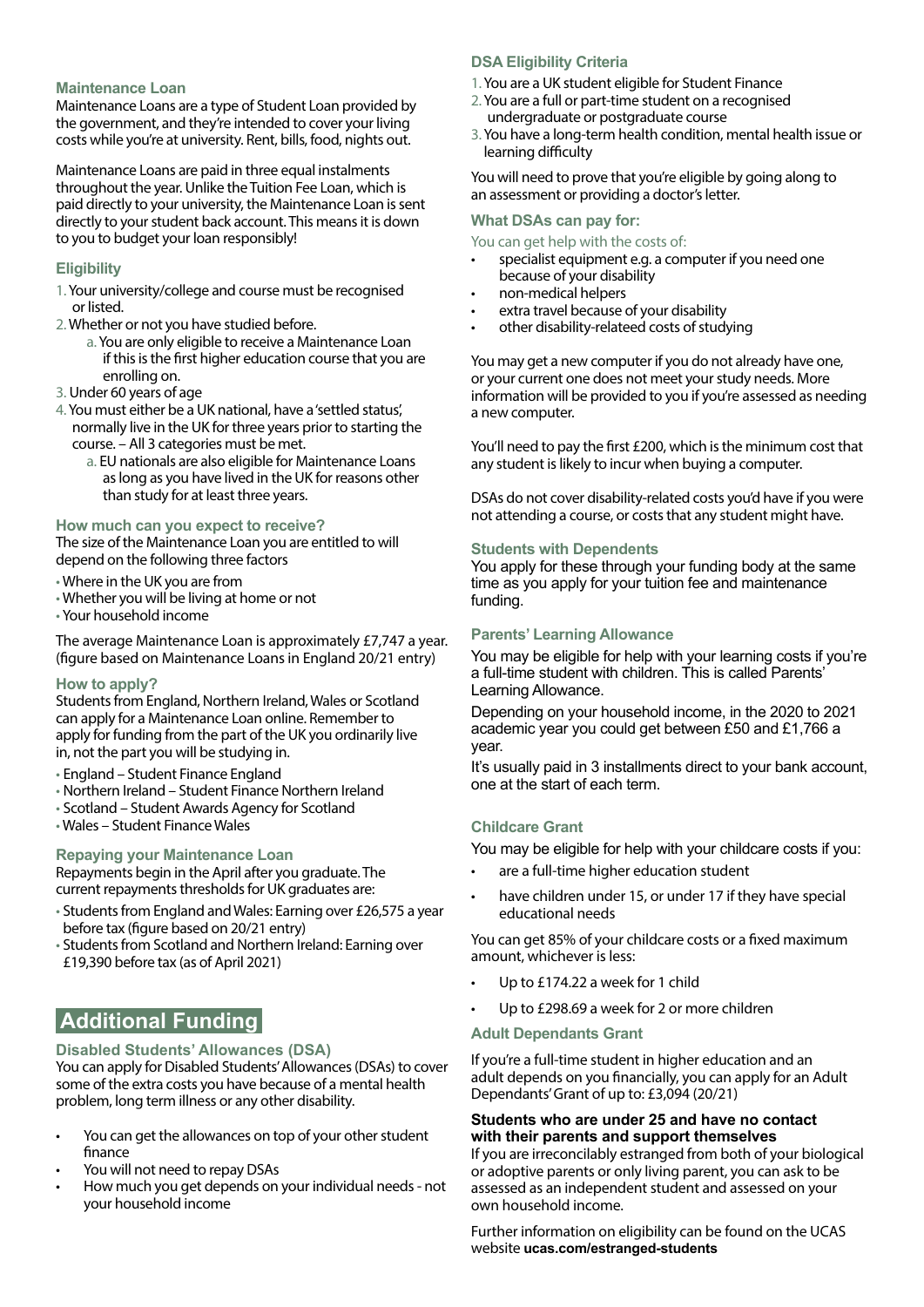### **Scandinavian & Nordic Students**

Swedish students have the right to apply for student finance if they wish to complete part or the whole of their studies in another country. In order for student finance to be granted, the higher education institution overseas must be recognised by the CSN (Swedish National Board of Student Aid).

The amount of the student loan may vary according to the study destination. However, the repayment terms are the same as for studying in Sweden. Additional finance is available for tuition fees, insurance and travel expenses.

For further information visit [csn.se](http://csn.se)

### **Norway**

Norwegian students can depend on financial support from The Norwegian State Educational Loan Fund, administered by Lanekassen, which provides student loans and stipends for higher education.

Met Film School is on the list of UK Higher Education providers recognised by Lanekassen.

For further information visit [lanekassen.no](http://lanekassen.no) 

### **Finland**

Financial aid for a course of study that is conducted outside Finland is avail¬able for Finnish citizens. Financial aid is also available for citizens of other EU/EEA countries or Switzerland and their family members.

Students seeking financial aid must have had a municipality of residence in Finland for at least 2 years out of the 5 years preceding the commencement of their studies and their stay abroad must be temporary. In other words, students will not qualify if they have lived abroad for more than 3 years before starting their studies.

For further information visit [kela.fi](http://kela.fi ) 

### **Iceland**

The Icelandic Student Loan Fund is a government-funded and government-run student loan fund for Icelandic citizens. It provides loans for living expenses of up to 7 years of university studies. Repayment of the loans is at belowmarket-rate interest, with a two-year grace period upon completion of studies.

Courses of study qualify for loans if an educational institution offers them as full-time studies; 60 ECTS units of study in each academic year or at least 30 ECTS units each semester in cases where the course structure does not cover a complete academic year.

For further information visit [lin.is](http://lin.is)

# **Postgraduate Student Funding**

You can receive funding for postgraduate study through loans, studentships, bursaries and grants- you may also get help from your employer.

#### **Postgraduate Loans from the UK Government for UK & EU Students**

If you are starting a master's degree, you could get a Postgraduate Master's Loan to help with course fees and living costs.

#### **Who can get a Postgraduate Loan?**

Students can apply for a Postgraduate Loan if they:

- Are studying a full taught or research Master's course • Do not already have a postgraduate Master's
- qualification or a higher level qualification like a PhD
- Have not already received a Postgraduate Loan for another course that has not been completed
- Are under 60 years old at the start of the first academic year of their course, and
- Are a UK or EU national or have settled status OR you normally live in England and have been living in the UK for the last three years before the start of the course

For further information on the Postgraduate Loan and to find out if you are eligible visit [gov.uk/masters-loan](http://gov.uk/masters-loan)

**How much can you expect to receive?**  £11,222 if your course starts on or after 1 August 2020.

**How to qualify for a Postgraduate Loan** Whether a student can receive a Postgraduate Loan depends on:

- Their personal circumstances
- Their course
- Their university

#### **How to Apply**

- Students should apply as early as possible to make sure their Postgraduate Loan is ready for the start of their course
- Apply online by visiting [gov.uk/postgraduateloan](http://gov.uk/postgraduateloan)
- Students do not need to have a confirmed place at university to apply. Apply using your preferred choice of course and this can be updated at a later stage if needed.

#### **Repaying a Postgraduate Loan**

Postgraduate students will begin repaying their Postgraduate Loan if their income is over £21,000 per year. The amount due will depend on their income, not how much has been borrowed. They'll pay 6% of their income over £21,000. If their income drops below £21,000 their repayments will automatically stop.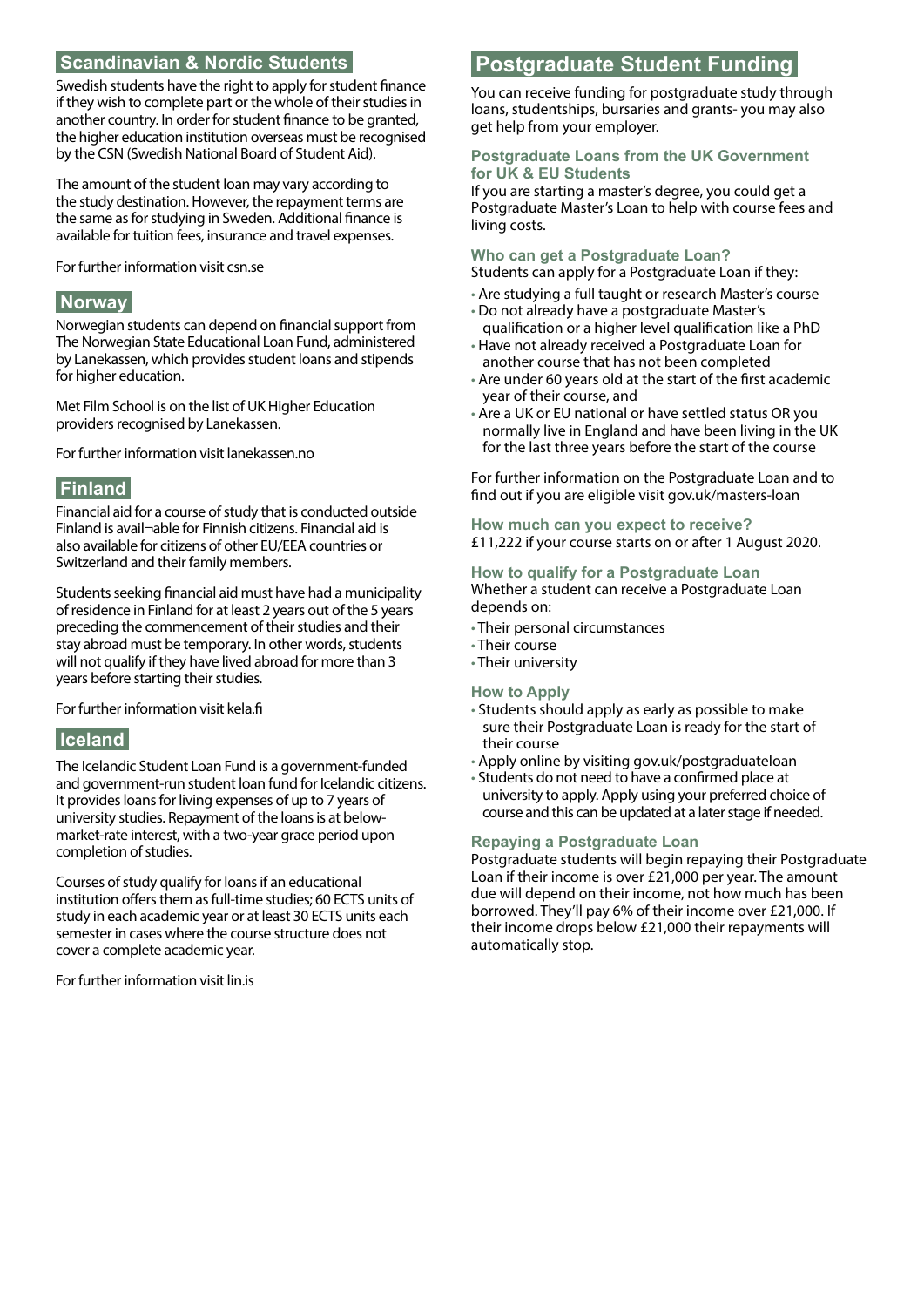# **Future Finance (Private Loans for Undergraduate & Postgraduate)**

MetFilm School are registered with Future Finance who provide private loans for students studying on Undergraduate and Postgraduate programmes of study, for our London campus only.

Future Finance are the UK's first specialist student lender and are licenced by the Financial Conduct Authority (FCA). They have approved over 13,000 loans in the UK and are used by over 33 other providers. They provide loans along the following conditions:

- To MetFilm School students who are UK domiciled, subject to appropriate credit checks and are over 18 years of age.
- Loan amounts from £2,000 to £40,000. These can include contributions to living costs and tuition fees.
- Loan repayments can be arranged so that these are spread over 10 years, depending on the loan amount and the course.

Future Finance offer a quick and easy assessment for eligibility through their website [futurefinance.com](http://futurefinance.com)

# **Bursaries**

MetFilm School London offers two types of bursaries that will contribute to the tuition fees for the London Undergraduate and Postgraduate Courses.

Please note: Bursary applications must be submitted at the time of application or prior to acceptance, and not after acceptance has been received and a place confirmed.

# **MetFilm School Merit Bursaries**

- Cover 20% of the course fee for the first year (or 20% off the whole course for our MA programmes)
- Are awarded on the basis of financial need and ability
- Applicants should endeavour to submit applications that demonstrate a strong creative background and be clear on the need for financial support at the application stage

### **MetFilm Full Bursaries**

- Cover 30% of the course fee for the first year (or 30% off the whole course for our MA programmes)
- Require a separate application to be submitted demonstrating primarily financial need- this can be found via metfilmschool.ac.uk/admissions/fundingcourse/bursaries/
- Decisions are made on a rolling basis and are made by members of MetFilm School's Senior Leadership Team

For more information contact our Admissions Team T: +44 (0) 02 8280x 9119 E: [info@metfilmschool.co.uk](mailto:info%40metfilmschool.co.uk?subject=)

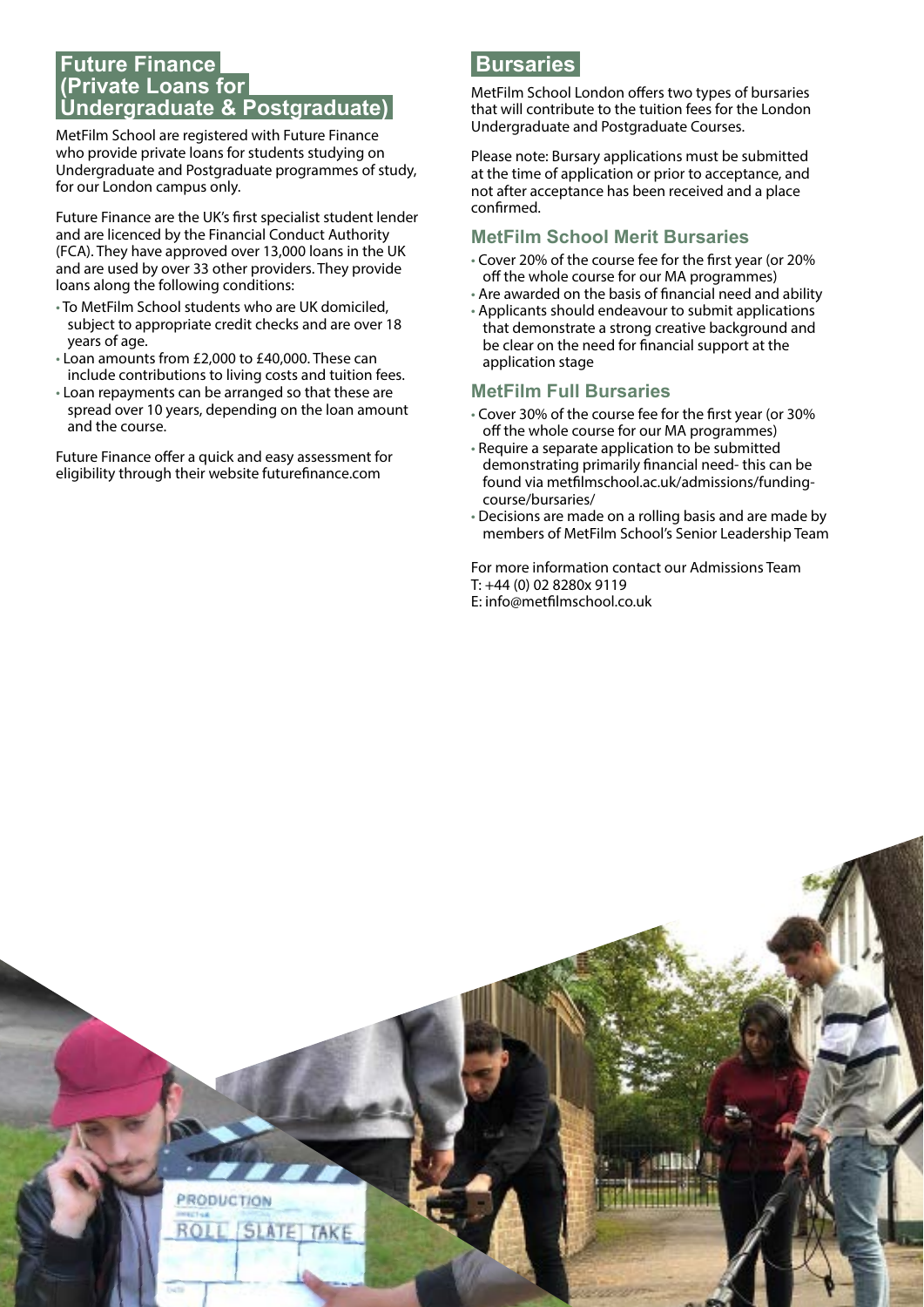# **Scholarships**

### **BAFTA Scholarship**

The BAFTA Scholarship Programme offers talented individuals of any age a chance to help further their career by studying a course in film, games or television at a range of universities and institutions around the UK.

#### **Eligible courses at MetFilm School for the BAFTA UK scholarship:**

- MA Cinematography
- MA Directing
- MA Film & Television Production
- MA Post Production
- MA Producing
- MA Screenwriting

**Successful British applicants for our Scholarships in the UK will receive:**

- Up to £12,000 towards annual tuition fees
- Mentoring by an industry professional
- Free access to BAFTA events

In addition, three successful applicants will be awarded a Prince William Scholarship in Film, Games and Television, supported by BAFTA and Warner Bros., including a short, paid work placement within the Warner Bros. group of companies and other benefits.

The BAFTA Tinopolis Scholarship, supported by Tinopolis, will support a talented individual from Wales who wants to build a career in television.

#### **How to Apply**

For more information and to apply visi[t bafta.org/](http:// bafta.org/supporting-talent/scholarships) [supporting-talent/scholarships](http:// bafta.org/supporting-talent/scholarships)

### **Voices That Matter Scholarship**

The **MetFilm School Voices that Matter Scholarship Scheme** is aimed at promoting accessibility and equality and for those who possess a demonstrable passion and talent for the screen industries.

We aim to provide an opportunity for exceptional students who, without financial assistance, would be unable to participate on selected programmes.

Recognising the importance of accessibility and equality within the screen industries, MetFilm School offers three Voices That Matter Scholarships per year:

[Voices That Matter Scholarship –](https://www.metfilmschool.de/admissions/funding-your-course/voices-that-matter-scholarship/women-screen-industries-2021/)  [Women in the Screen Industries in partnership](https://www.metfilmschool.de/admissions/funding-your-course/voices-that-matter-scholarship/women-screen-industries-2021/)  [with MTV Staying Alive Foundation](https://www.metfilmschool.de/admissions/funding-your-course/voices-that-matter-scholarship/women-screen-industries-2021/)

Recognising the importance of accessibility and equality within the screen industries; designed to support the next generation of female filmmakers.

One scholarship per campus: one in London and one in Berlin.

[Voices That Matter – Dan Demissie Scholarship for a](mailto:https://www.metfilmschool.de/admissions/funding-your-course/voices-that-matter-scholarship/dan-demissie-2021/?subject=)  [Black Student of Talent](mailto:https://www.metfilmschool.de/admissions/funding-your-course/voices-that-matter-scholarship/dan-demissie-2021/?subject=)

MetFilm School is pleased to announce our new 2021 Voices That Matter Scholarship – for a Black Student of talent in memory of MetFilm School London graduate Dan Demissie.

One scholarship per year, either in London or Berlin.

#### **Scholarship Details**

- Full tuition fees of the accredited course are covered for the duration of the course
- Courses eligible for the Voices that Matter Scholarship include:
	- BA Practical Filmmaking (two-year and threeyear) (Berlin campus only offers BA Practical Filmmaking as a two-year course)
	- BA Screen Acting
	- MA in Cinematography
	- MA in Directing
	- MA in Documentary and Factual (Berlin campus only)
	- MA in Film and Television Production (London campus only)
	- MA in Post Production (London campus only)
	- MA in Producing (London campus only)
	- MA in Screenwriting

Applicants can submit the Scholarship application form and the course application form at the same time or separately. However, all applicants must have been given an offer to attend MetFilm School prior to being considered for the scholarship.

For more information on the Voices that Matter Scholarship, contact the Admissions Team.

T: +44 (0) 02 8280 9119

E: [info@metfilmschool.co.uk](mailto:info%40metfilmschool.co.uk?subject=)

W: [www.metfilmschool.ac.uk/admissions/funding-course/](http://www.metfilmschool.ac.uk/admissions/funding-course/voices-that-matter-scholarship) [voices-that-matter-scholarship](http://www.metfilmschool.ac.uk/admissions/funding-course/voices-that-matter-scholarship)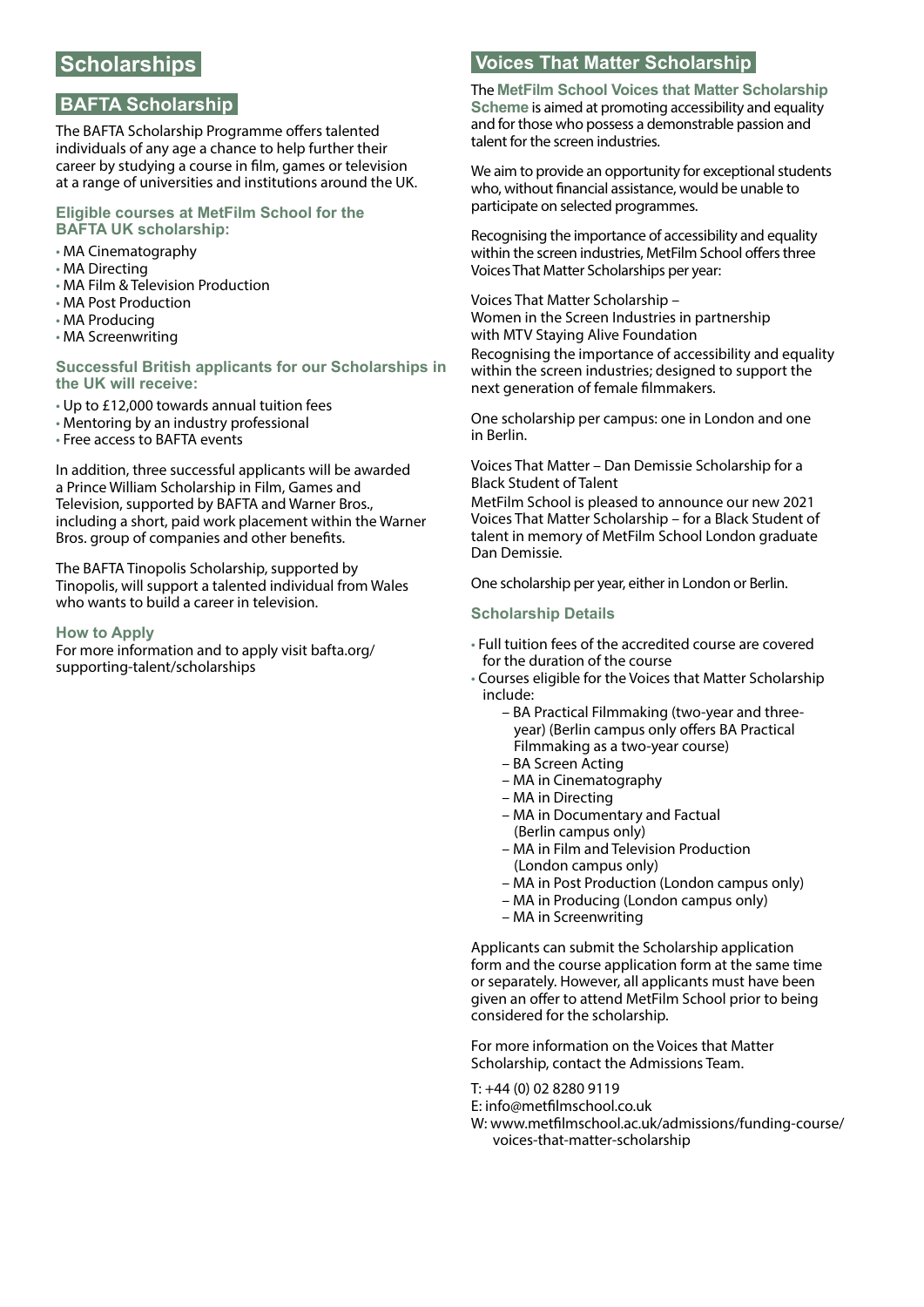# **Other ways to fund your studies**

#### • Get part-time work

- Ask your parents/family for help
- Open a student bank account with a 0% interest overdraft
- Check you are getting the correct funding you are entitled to
- Ask for help!

#### **Budgeting your finances**

Before starting university, it is important to think about the costs you are likely to face and how to manage your money.

It's advisable to work out a budget to pay for essentials including:

- Accommodation
- Gas/electricity
- Food and drink
- Mobile phone
- Books and study materials
- Sport, leisure and social activities

## Funding Bodies

#### **Student Finance England**

**T:** 0300 100 0607 (Monday–Friday 9am–5:30pm Saturday & Sunday – Closed) **W:** [gov.uk/student-finance](http://gov.uk/student-finance) **Twitter:** [@SF\\_England](https://twitter.com/SF_England) **Facebook:** [@SFEngland](https://www.facebook.com/SFEngland)

#### **Scotland**

**Student Awards Agency for Scotland (SAAS) T:** 0300 555 0505 **W:** [saas.gov.uk](http://saas.gov.uk)

#### **Wales**

**Student Finance Wales T:** 0300 200 4050 **W:** [studentfinancewales.co.uk](http://studentfinancewales.co.uk)

#### **Northern Ireland**

**Student Finance Northern Ireland T:** 0300 100 0077 **W:** [studentfinanceni.co.uk](http://studentfinanceni.co.uk)

#### **EU Students**

**Student Finance Services Non-UK Team T:** +44 (0) 141 243 3570 **W:** [gov.uk/student-finance/loans-and-grants](http://gov.uk/student-finance/loans-and-grants)

### Useful Websites

- [metfilmschool.ac.uk/admissions/funding-course](http://metfilmschool.ac.uk/admissions/funding-course)
- [moneysavingexpert.com](http://moneysavingexpert.com)
- [thestudentroom.co.uk](http://thestudentroom.co.uk)